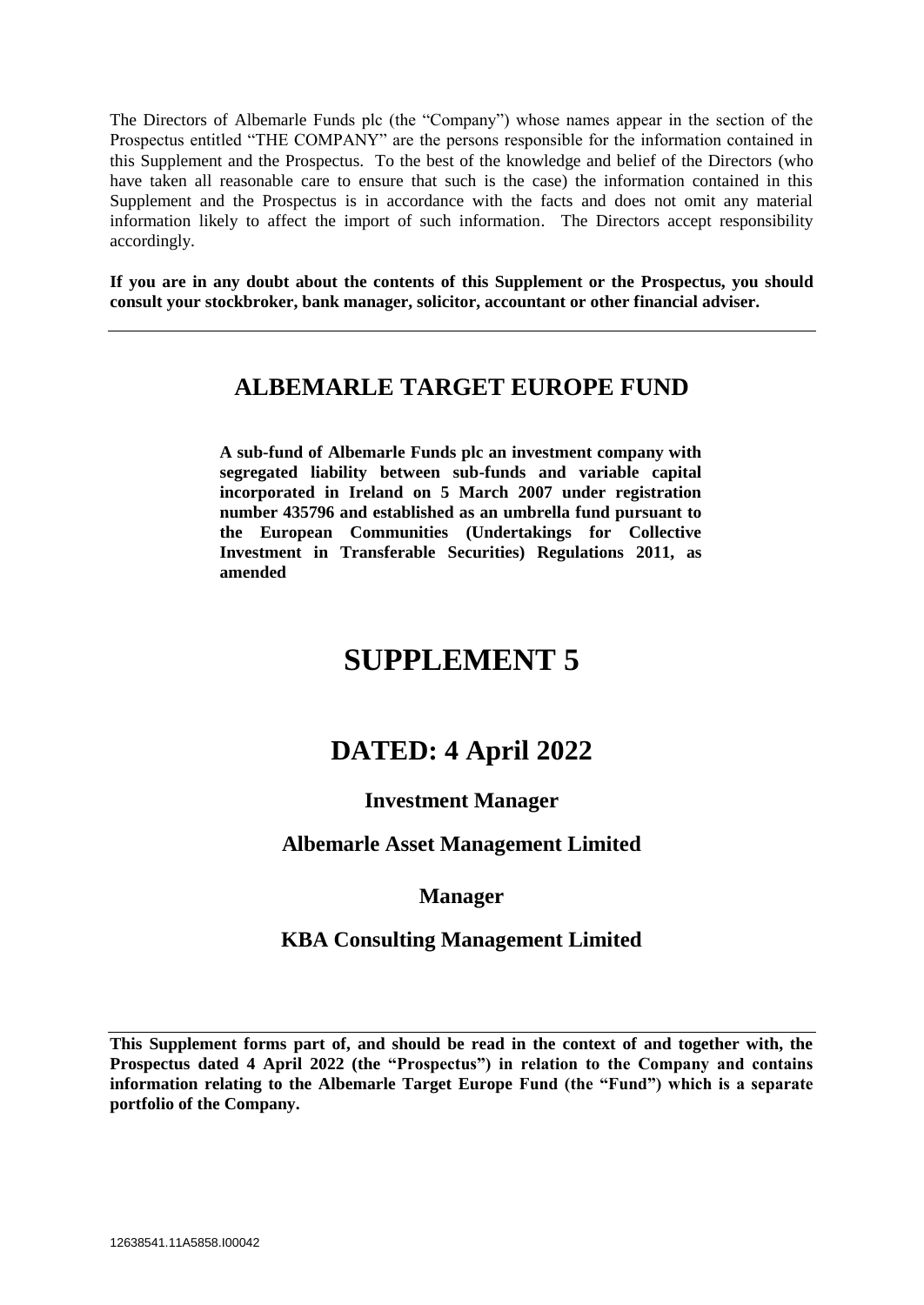#### **INDEX**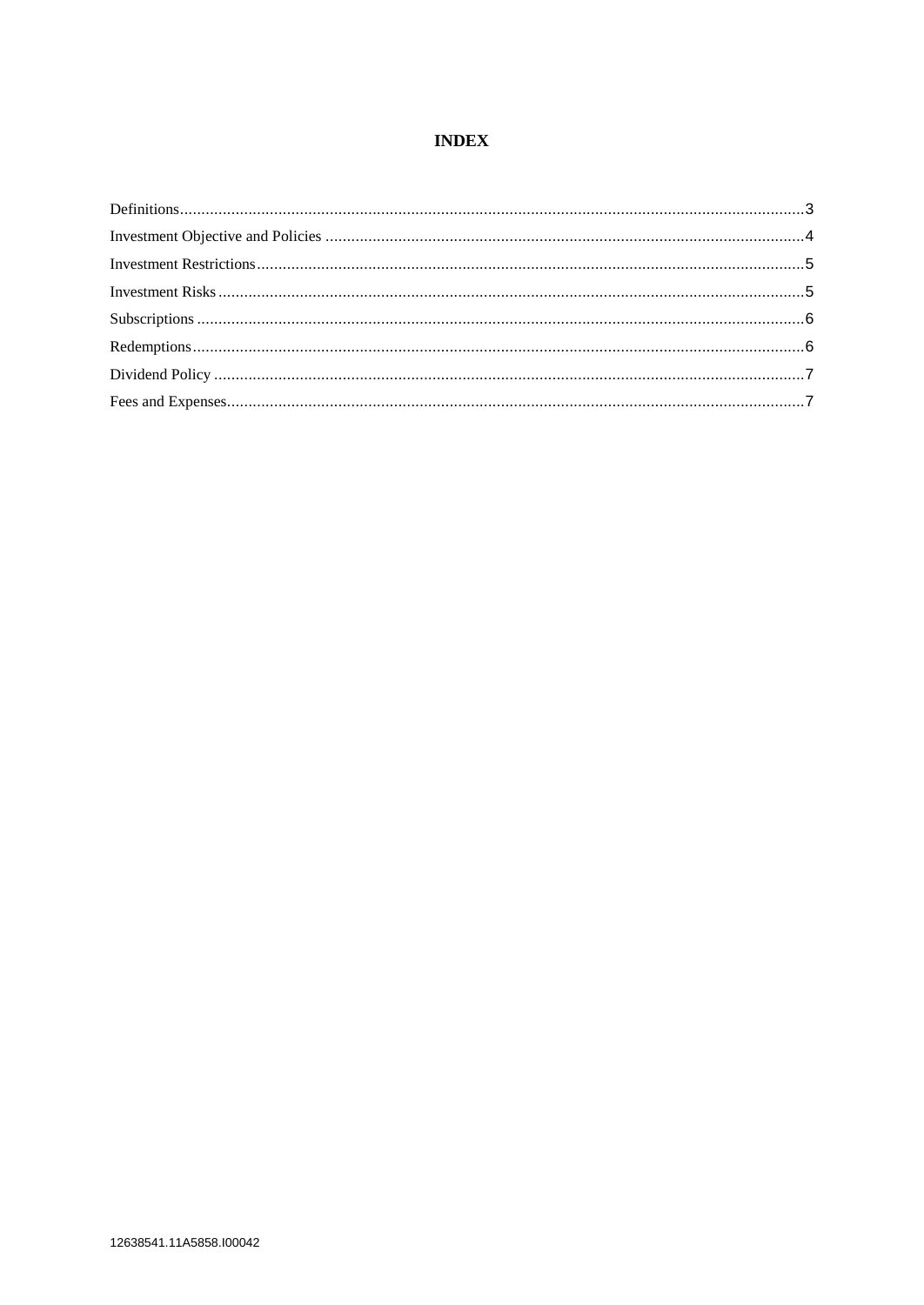### **Definitions**

Words and terms defined in the Prospectus have the same meaning in this Supplement unless otherwise stated herein.

| "Base Currency"    | for the purposes of this Supplement, the base currency shall be Euro;                                                                                                                                                                                                                                                                                                                    |
|--------------------|------------------------------------------------------------------------------------------------------------------------------------------------------------------------------------------------------------------------------------------------------------------------------------------------------------------------------------------------------------------------------------------|
| "Dealing Day"      | means each Business Day or such other day as the Directors may<br>agree following consultation with the Manager and the Administrator<br>and upon prior notification to Shareholders, provided there shall be at<br>least two Dealing Days every calendar month;                                                                                                                         |
| "Dealing Deadline" | shall mean 13:00 (Irish time) at least 1 Business Day prior to the<br>relevant Dealing Day or such later time as any Director may from<br>time to time permit and notify in advance to Shareholders provided<br>that applications will not be accepted after the Valuation Point;                                                                                                        |
| "Valuation Day"    | means each Business Day, and such other day as the Directors may<br>determine, following consultation with the Manager and the<br>Administrator and prior notification to the Shareholders, provided<br>that there shall be a Valuation Day for every Dealing Day and for the<br>avoidance of doubt, the Valuation Day will precede the relevant<br>Dealing Day by one Business Day; and |
| "Valuation Point"  | means 11.15 pm (Irish time) on a Valuation Day using the closing<br>market prices in the relevant markets available as at the Valuation<br>Day or such other time on a Valuation Day as the Directors may<br>determine provided that the valuation point is always after the<br>Dealing Deadline.                                                                                        |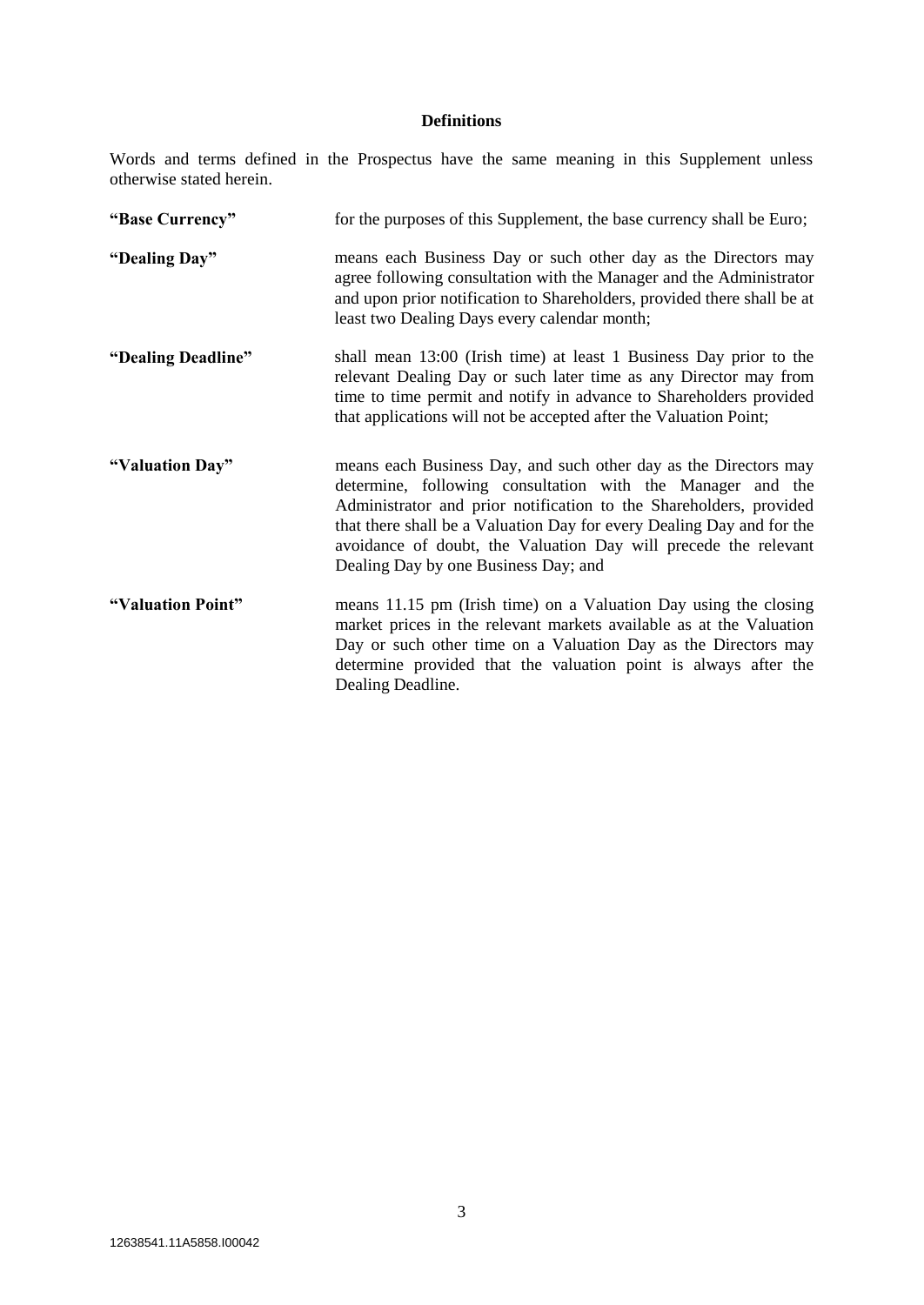#### **Investment Objective and Policies**

#### **Investment Objective**

The investment objective of the Fund is to achieve long term capital appreciation.

#### **Investment Policy**

The Fund will seek to achieve its investment objective by investing primarily in equities of small, medium and large companies listed or traded on recognised European markets such as, but not exclusively, Austria, Belgium, Denmark, Finland, France, Germany, Greece, Ireland, Italy, the Netherlands, Norway, Portugal, Spain, Sweden, Switzerland, and the United Kingdom.

The Fund may also invest up to 20% of the net asset value of the Fund in bonds issued by commercial, governmental or supranational entities domiciled in EU Member States and denominated in a European currency. Investment in bonds may include investment in investment-grade or below investment-grade corporate or government bonds, which have a fixed or floating rate.

In addition, up to 10% of the net asset value of the Fund may be invested in exchange traded funds ("ETFs"). Investment in ETFs will be in accordance with section 3 of the "Investment Restrictions" section of the Prospectus. ETFs will be domiciled primarily in the EU and may be authorised as UCITS or non-UCITS funds. Where the ETF is authorised as a non-UCITS fund, it will be subject to supervision by a supervisory authority set up by law to ensure the protection of the investor and provide an equivalent level of protection to investors as that provided by UCITS funds in accordance with the Central Bank's requirements.

The Fund may use financial derivative instruments, such as futures, forwards, foreign exchange contracts (including spot and forward contracts) and options ("FDIs") for efficient portfolio management or investment purposes. A list of the FDI markets are set out in Appendix IV of the Prospectus.

Futures (including financial future contracts) may be used to hedge against market risk, to change the Fund's interest rate sensitivity or to gain exposure to an underlying market. Forward contracts may be used to hedge or to gain exposure to an increase in the value of an asset, currency or deposit. Foreign exchange contracts may be used to reduce the risk of adverse market changes in exchange rates or to increase exposure to foreign currencies or to shift exposure to foreign currency fluctuations from one country to another. Options may be used to hedge or achieve exposure to a particular market instead of using a physical security.

A risk management process prepared in accordance with the Central Bank's requirements, which enables the Fund to accurately measure, monitor and manage the various risks associated with FDIs, has been submitted to the Central Bank. The Fund may only utilise FDIs listed in the risk management process once cleared by the Central Bank.

The Fund is actively managed in reference to the MSCI EMU Index (the "**Performance Benchmark**") as its performance is compared to the Performance Benchmark in marketing materials and the Fund's performance is measured against the Performance Benchmark for the purposes of calculating the performance fee as set out below under the heading "Performance Fees". The Performance Benchmark is consistent with the Fund's investment policy. However, it should be noted that the Investment Manager may use its discretion to invest in companies or sectors not included in the Performance Benchmark in order to take advantage of specific investment opportunities and deviation from the Performance Benchmark may be significant.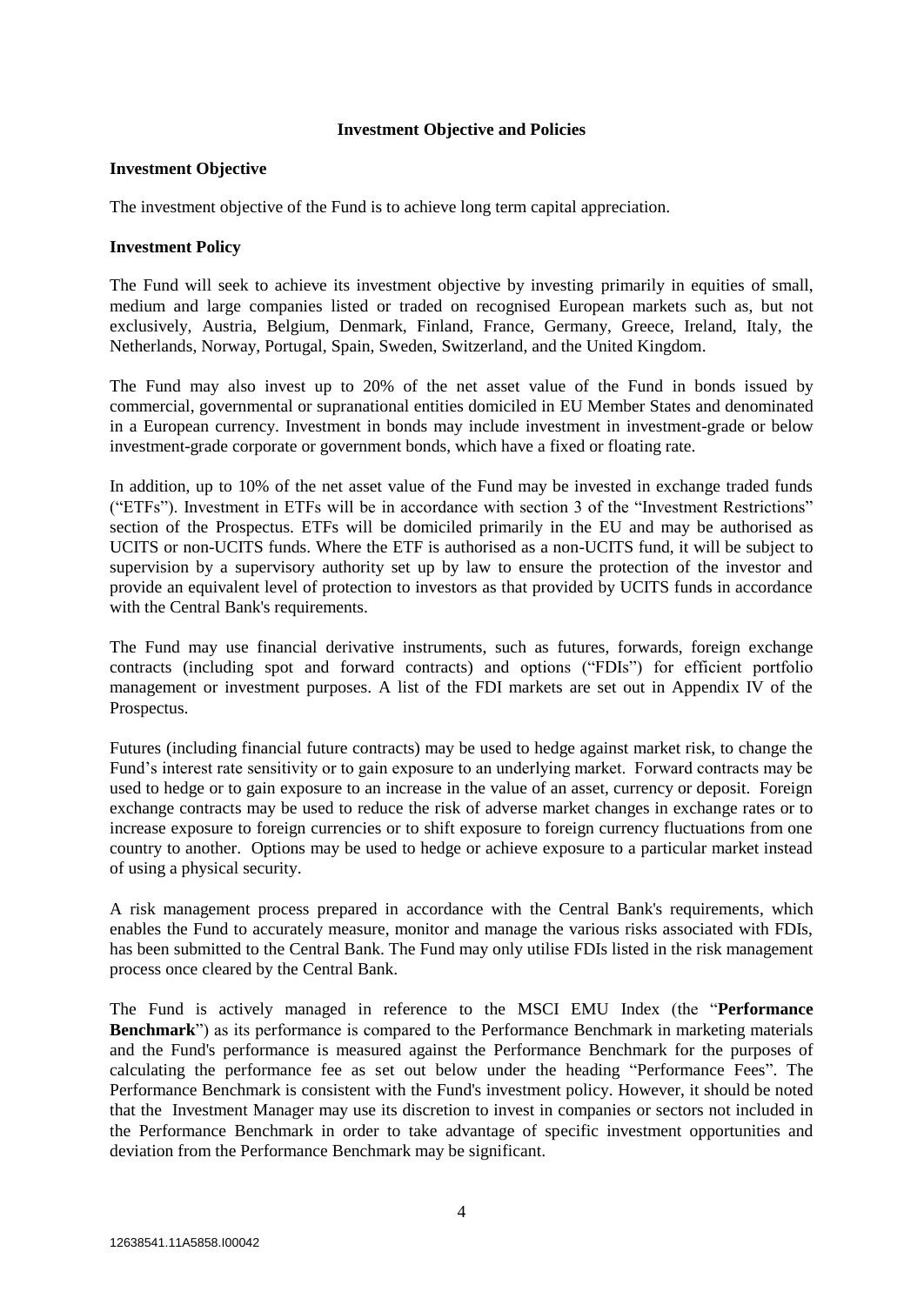#### *Securities Financing Transactions*

As outlined under the terms of the Prospectus, the Fund may engage in efficient portfolio management techniques including Securities Financing Transactions such as securities lending agreements. The types of assets that may be subject to securities lending will be of a type, which is consistent with the investment policy of the Fund. The maximum exposure of the Fund in respect of Securities Financing Transactions shall be 60% of the net asset value of the Fund. The Investment Manager does not anticipate that the Fund's exposure to securities lending will exceed 30% of the net asset value of the Fund. Assets subject to Securities Financing Transactions and collateral received are safe-kept by the Depositary.

The assets of the Fund will be invested in accordance with the UCITS Regulations and the investment restrictions described under "Investment Restrictions" in the Prospectus.

The Fund may also employ investment techniques and instruments, including FDI, subject to the conditions and limits set out in the Central Bank issued Guidelines, for efficient portfolio management of its assets for hedging against market movements, currency exchange, interest rate risks or otherwise as detailed under the heading "Efficient Portfolio Management" in the Prospectus.

#### **Investment Restrictions**

The investment restrictions set out in the Prospectus are deemed to apply at the time of purchase of the investments. If such limits are exceeded for reasons beyond the control of the Company, or as a result of the exercise of subscription rights, the Company must adopt, as a priority objective, the remedying of the situation, taking due account of the interests of Shareholders.

The Directors, in consultation with the Manager and the Investment Manager, from time to time impose such further investment restrictions as shall be compatible with or in the interest of the Shareholders, in order to comply with the laws and regulations of the countries where Shareholders are located, provided that the general principle of diversification in respect of the Company's assets are adhered to for so long as the Shares are listed on the Irish Stock Exchange.

#### **Investment Risks**

Investment in the Fund carries with it a degree of risk including, but not limited to, the risks described in the "Investment Risks" section of the Prospectus. These investment risks are not purported to be exhaustive and potential investors should review the Prospectus and this Supplement carefully and consult with their professional advisers before making an application for Shares. There can be no assurance that the Fund will achieve its investment objective.

#### *Financial Derivative Instruments ("FDIs")*

In the event that the Fund uses FDIs for efficient portfolio management or investment purposes, such use may increase the risk profile of the Fund.

The Fund may be leveraged as a result of its use of FDIs, however, any such leverage will not exceed 100% of the net assets of the Fund at any time.

For information in relation to the risks associated with the use of FDIs, please refer to the "Investment Risks" section of the Prospectus.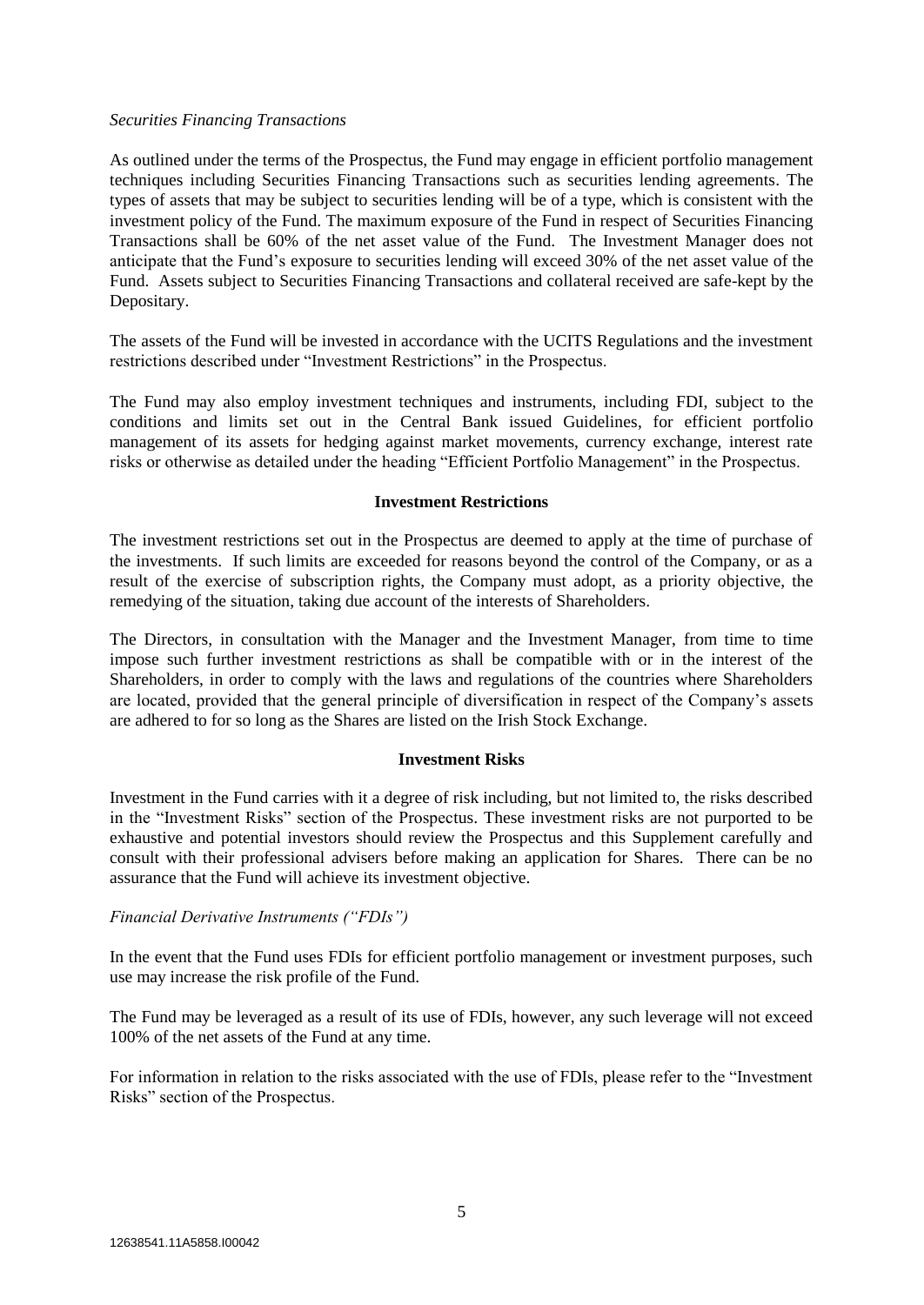#### **Subscriptions**

The Fund is offering three Classes of Shares in respect of the Company – Class A Shares and Class I Shares which are all denominated in Euro. It is intended that the Class I Shares will be marketed to institutional investors and, accordingly, such Shares will not generally be available to other investors.

As the initial offer period has closed, all Shares shall be issued at the Net Asset Value per Share on each Dealing Day and adding thereto such sum as the Directors in their absolute discretion may from time to time determine as an appropriate provision for duties and charges.

In order to receive Shares at the Net Asset Value per Share as of any particular Dealing Day, the signed original application form, together with any anti-money laundering documents, must be received no later than the Dealing Deadline or such later time as any Director may from time to time permit provided that subscription applications will not be accepted after the Valuation Point. Applications received after such time will be held over until the following Dealing Day. Subsequent applications may be made in writing or by facsimile or by electronic means provided such means are in accordance with the requirements of the Central Bank.

There is a minimum initial subscription amount of  $\epsilon$ 1,000 or its foreign currency equivalent or such other amount as the Directors may from time to time determine, provided it is not less than  $\epsilon$ 1,000 in the case of the Class A and I Shares.

Subscriptions for Shares must be in Euro unless the Directors otherwise agree to accept subscriptions in any freely convertible currency approved by the Administrator, in which case such subscriptions will be converted into the relevant currency at the prevailing exchange rate available to the Administrator and the cost (and associated risk) of conversion will be borne by the Shareholder and deducted from the subscription monies.

Settlement for subscriptions for all Classes of Shares must be received by the Company, care of the Administrator, no later than two Business Days after the relevant Dealing Day provided that the Directors reserve the right to defer the issue of Shares until receipt of subscription monies by the Fund.

Subscriptions for the all Shares should be made by electronic transfer to the account set out in the Application Form.

#### **Redemptions**

#### **Redemption of Shares**

In accordance with the redemption procedures specified below, Shareholders may request the Fund to redeem their Shares on and with effect from any Dealing Day at the Net Asset Value per Share.

A redemption request form should be posted or sent by facsimile, so as to arrive at the Administrator's address no later than the Dealing Deadline or such later time as any Director may from time to time permit provided that redemption requests will not be accepted after the Valuation Point.

Redemption requests should be made on a signed redemption request form (available from the Administrator), which should be posted or sent by facsimile to the Company, care of the Administrator. The address for the Administrator is set out in the Prospectus. In the case of redemption requests sent by facsimile, payment of redemption proceeds will only be made to the account of record as provided for in the application form. Alternatively, redemption requests can be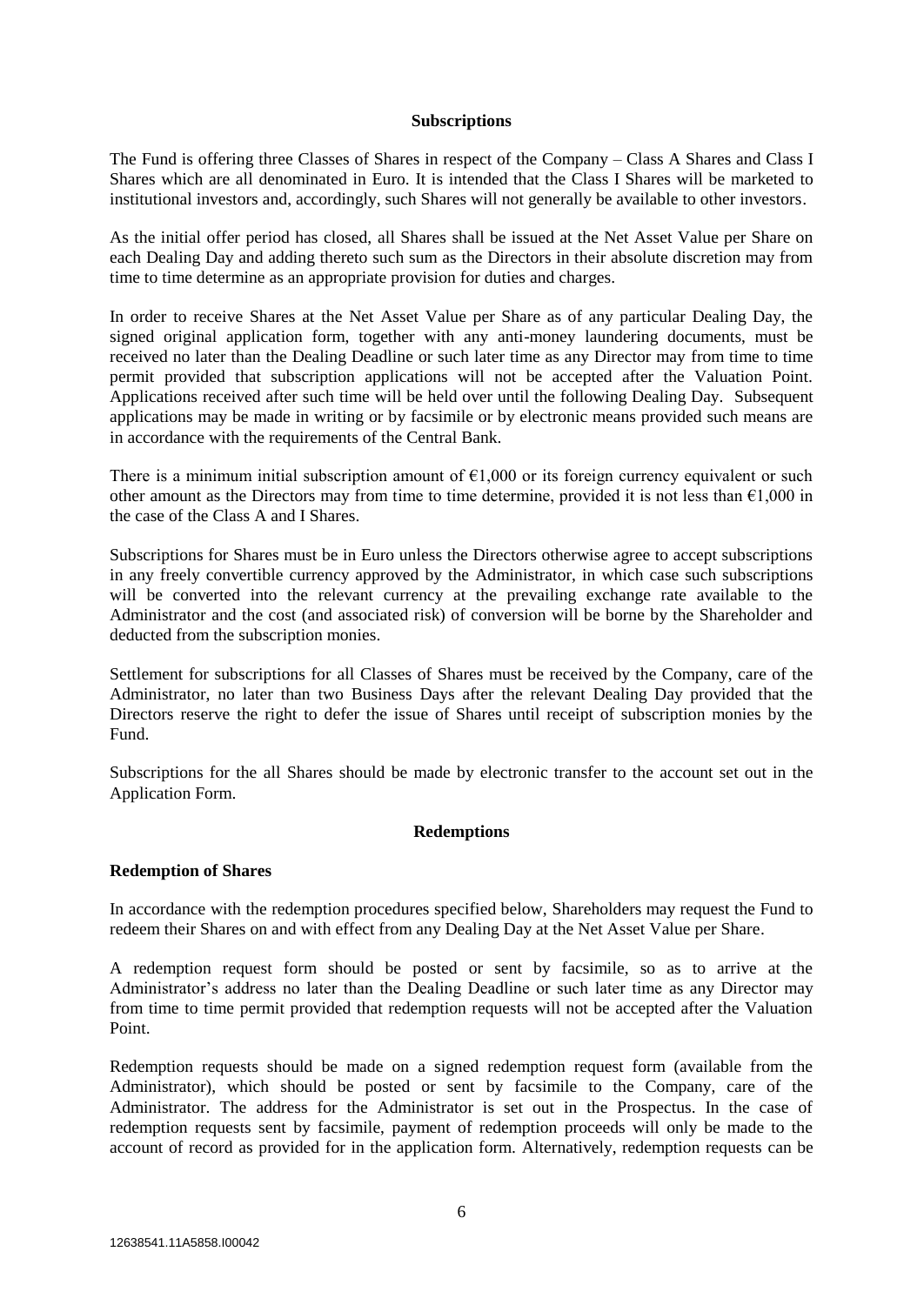sent by electronic means provided such means are in accordance with the requirements of the Central Bank.

Settlement will normally be made by electronic transfer on the second Business Day after the relevant Dealing Day on which the redemption is effective. Payment will be made in the Base Currency unless otherwise agreed with the Administrator to be in another major freely convertible currency. Payment of redemption proceeds will be made to the registered Shareholder to the account of record. Amendments to the registration details and payments instructions will only be effected on receipt of original documentation. The proceeds of the redemption of Shares will only be paid on receipt by the Administrator of the original subscription application form and anti-money laundering documents and only where all anti-money laundering procedures have been completed. A repurchase request will not be capable of withdrawal after submission to the Company, unless such withdrawal is approved by the Company acting in its absolute discretion. If requested, the Company may, in consultation with the Manager, and subject to the prior approval of the Depositary, and on prior written notification to the Shareholders, agree to designate additional Dealing Days and Valuation Points for the repurchase of **Shares**.

#### **Switching between Classes of Shares in the Fund**

In accordance with the procedure set out in the Prospectus under the heading "How to Switch Between Funds", a Share exchange may be effected by way of a redemption of Shares of one Class in the Fund and a simultaneous subscription at the most recent Net Asset Value per Share for Shares of the other Class in the Fund. No switching fee will apply.

#### **Dividend Policy**

The Company does not anticipate distributing dividends from net investment income in respect of the Fund but the Company reserves the right to pay dividends or make other distribution in the future. Initially such amounts will be retained by the Company and will be reflected in the Net Asset Value of the Fund.

#### **Fees and Expenses**

#### **Investment Management and Performance Fees**

The Investment Manager shall be entitled to the following investment management and performance fees payable out of the assets of the Fund in relation to the relevant Class of Shares:

- 1. an investment management fee calculated by the Administrator accruing at each Valuation Point and payable monthly in arrears at a rate of  $1/12<sup>th</sup>$  of:
	- (a) 1.60% of the average Net Asset Value of the Class A Shares; and
	- (b) 0.80% of the average Net Asset Value of the Class I Shares.
- 2. a performance fee payable equal to 25% of the aggregate outperformance in value of the each Class of Share over the amount of the Performance Benchmark return for the relevant Class of Shares multiplied by the average number of Shares in issue during the calculation period (the "**Performance Fee**"). The manner in which the outperformance in the value of the Shares and how the Performance Benchmark return is calculated for these purposes is described in more detail below.

The Performance Fee is verified by the Depositary and not open to the possibility of manipulation. The Performance Fee is calculated and accrued at each Valuation Point and is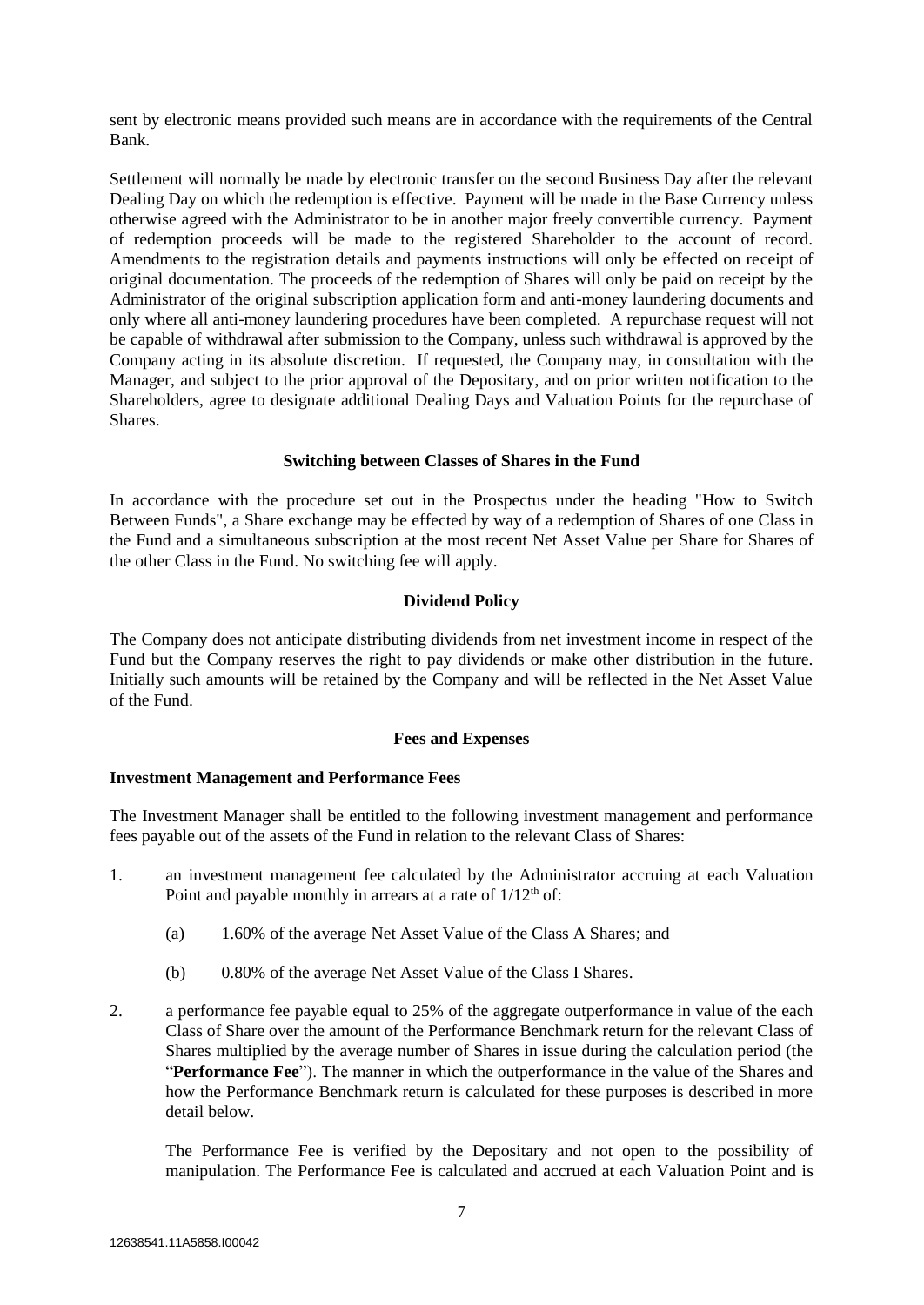payable for a 12-month period each starting on 1 January and ending on 31 December (the "**Calculation Period**").

Where a Shareholder requests the Fund to redeem their Shares prior to the end of the Calculation Period, any accrued, but unpaid Performance Fee in respect of such Shares will be deducted from the redemption proceeds.

For the purposes of calculating the Performance Fee, a performance period shall commence on the Business Day following the immediately preceding Calculation Period and end on the final day of the Calculation Period as at which the Performance Fee is to be calculated. For the purposes of calculating the Performance Fee during the first Calculation Period of a Class of Shares, the initial offer price of the relevant Class of Shares will be taken as the starting point for the calculation of the Performance Fee for the first performance period.

The outperformance in value in respect of Shares in a Class shall crystallise and be calculated on the final Business Day of each Calculation Period based off the closing Net Asset Value of those Shares for that Calculation Period (the "**Calculation Date**"). For the purposes of such calculation, the closing Net Asset Value shall be the Net Asset Value per Share at the Calculation Date as at which the calculation is being made before accrual of the Performance Fee. The initial closing Net Asset Value was the close of the initial offer period.

The Performance Benchmark return shall be the aggregate notional return which would have accrued in that Calculation Period had a sum equal in value to the Net Asset Value per Share at the preceding Calculation Date been invested at the commencement of the Calculation Period for the Performance Benchmark set on the first Business Day of the Calculation Period and accruing simply (and not compounding) day by day. The Bloomberg ticker for the performance benchmark is MXEM Index.

The Performance Fee will only be payable for a Calculation Period on the amount by which the Net Asset Value in respect of the relevant Class of Shares exceeds the Performance Benchmark return for the relevant Calculation Period. Furthermore, because the Performance Fee is payable on the performance of the relevant Class of Shares relative to the Performance Benchmark (outperformance), a Performance Fee may be payable in circumstances where the relevant Class of Shares has out-performed the Performance Benchmark, but, overall the Fund has a negative performance, i.e. the Net Asset Value of the Fund has declined. It should be noted, that any underperformance against the Performance Benchmark in previous periods will be cleared before the Performance Fee becomes due in subsequent periods.

For the avoidance of doubt, the calculation of any Performance Fee shall include all income and net realised and unrealised gains and losses. Investors shall note that Performance Fees may be paid on unrealised gains and losses as at the end of each Calculation Period, and as a result, incentive fees may be paid on unrealised gains, which may subsequently never be realised. The Performance Fee methodology is such that excess performance is calculated net of all costs (for example, all investment management and administration fees), but is calculated without deducting the Performance Fee itself , provided that in doing so, the Investment Manager has determined, it is in the investors' best interest.

Please see example of how the Performance Fee will be calculated to provide investors with a better understanding of the performance fee model, at Appendix I. For past performance against the Performance Benchmark investors should review the latest key investor information document for the relevant Share Class available at [www.albemarleasset.com.](http://www.albemarleasset.com/)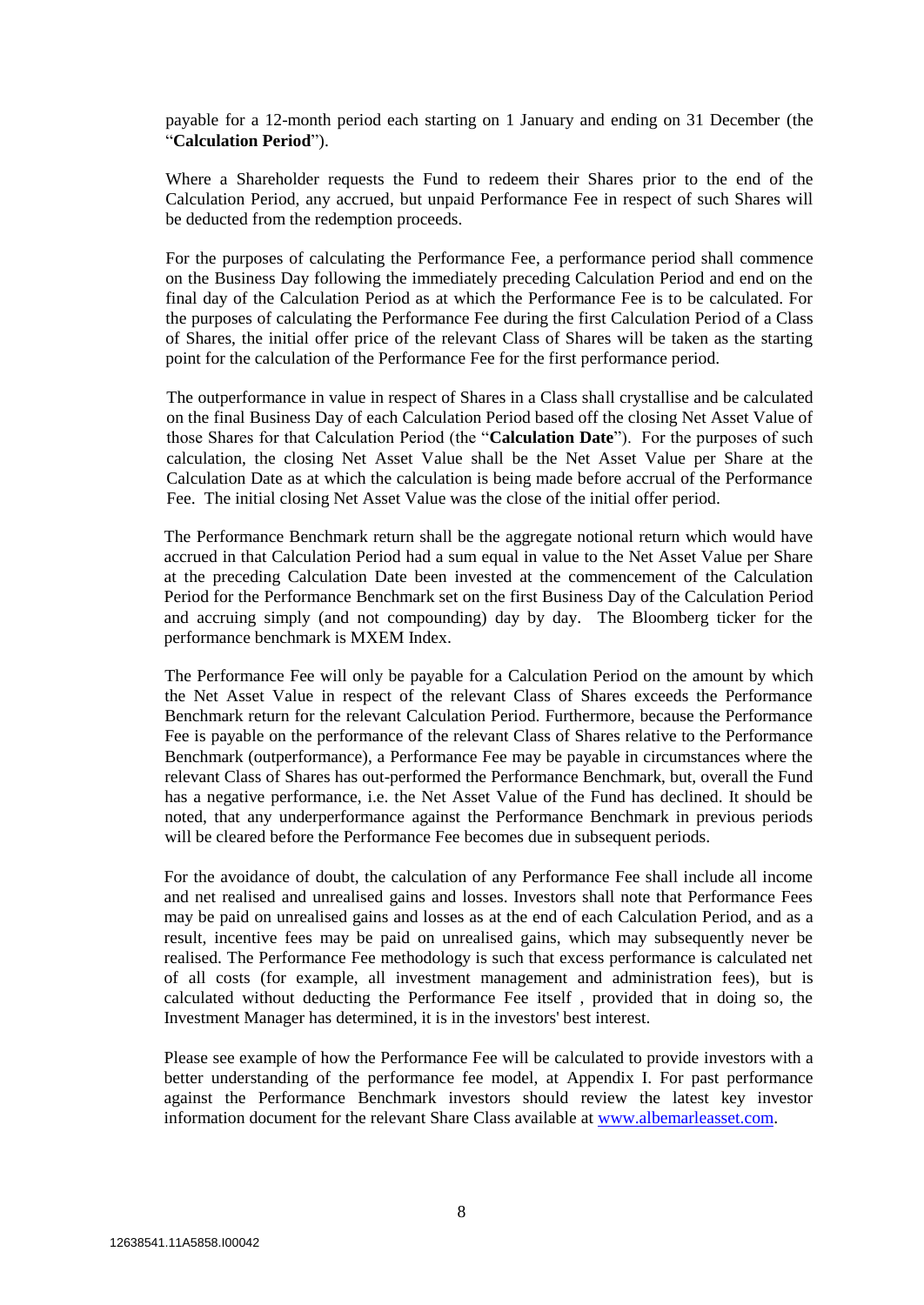#### *Benchmark Regulation*

As the Fund uses a benchmark to measure the performance fee, the Fund is considered a user of a benchmark in accordance with the Benchmark Regulation. As at the date of this Supplement, the administrator of the Performance Benchmark is included on the register referred to in Article 36 of the Benchmark Regulation. The Manager, acting in accordance with the Benchmark Regulation and applicable laws, has adopted a benchmark contingency plan, which shall apply in the case that the Performance Benchmark materially changes or ceases to be available. The index provider complies with the requirements of the Benchmark Regulation.

#### **Management Fee**

The Manager shall be entitled to an annual management fee. Details of this fee, including the maximum management fee chargeable are set out in the Prospectus.

#### **Subscription, Switching and Redemption Charges**

No subscription, switching or redemption charges will apply in respect of any of the Classes of Shares of the Fund.

#### **Other Fees and Expenses**

The Fund shall also bear a portion of the fees and expenses of the Company as set out under the heading "Fees and Expenses" in the Prospectus.